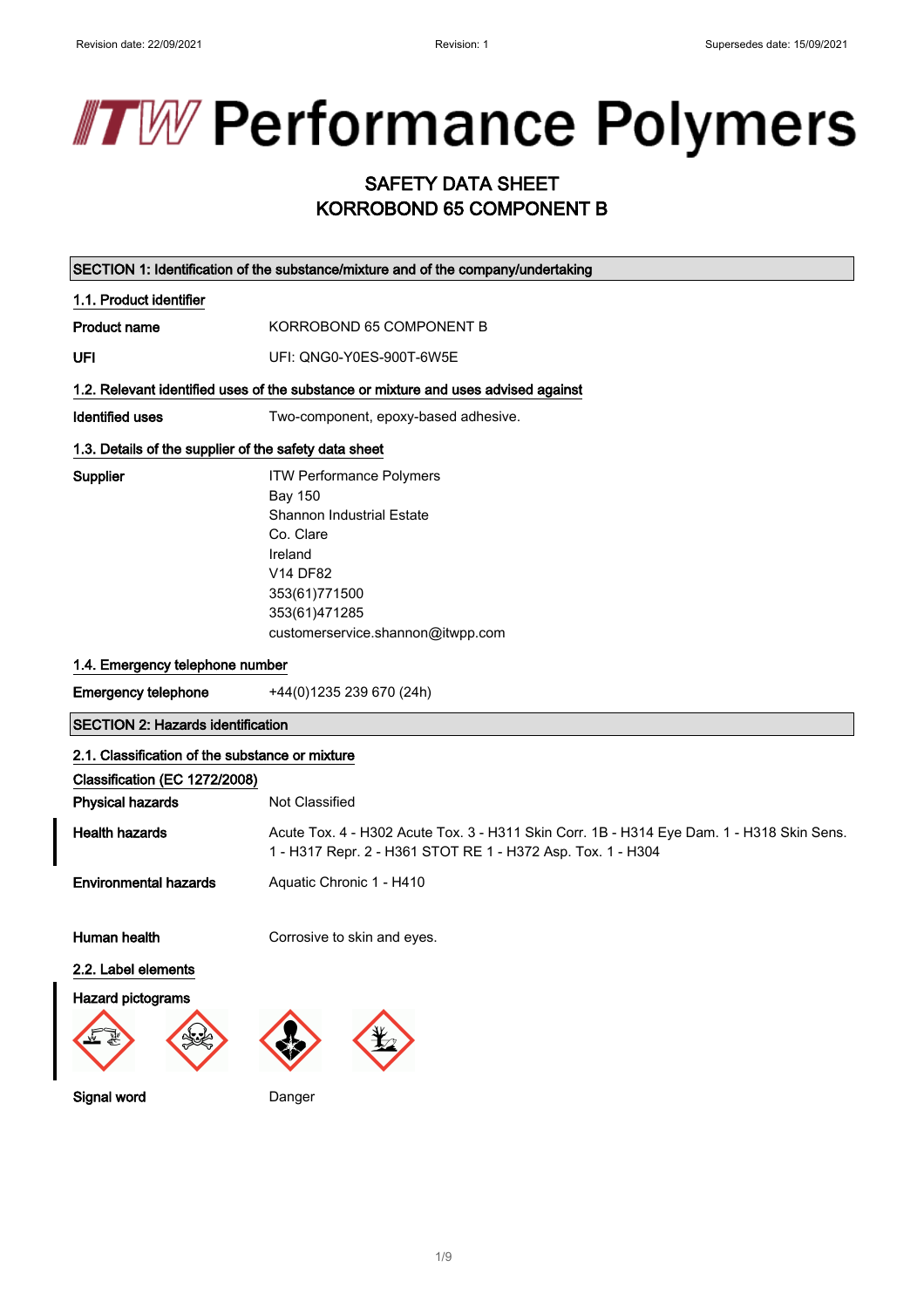| <b>Hazard statements</b>                  | H302 Harmful if swallowed.<br>H311 Toxic in contact with skin.<br>H314 Causes severe skin burns and eye damage.<br>H317 May cause an allergic skin reaction.<br>H361 Suspected of damaging fertility or the unborn child.<br>H372 Causes damage to organs through prolonged or repeated exposure.<br>H304 May be fatal if swallowed and enters airways.<br>H410 Very toxic to aquatic life with long lasting effects.                                                                                                                                                                                                                                                                                                                                                                                                                                                                                                                                                                                                                                                                                                                                                                                                                 |
|-------------------------------------------|---------------------------------------------------------------------------------------------------------------------------------------------------------------------------------------------------------------------------------------------------------------------------------------------------------------------------------------------------------------------------------------------------------------------------------------------------------------------------------------------------------------------------------------------------------------------------------------------------------------------------------------------------------------------------------------------------------------------------------------------------------------------------------------------------------------------------------------------------------------------------------------------------------------------------------------------------------------------------------------------------------------------------------------------------------------------------------------------------------------------------------------------------------------------------------------------------------------------------------------|
| <b>Precautionary statements</b>           | P202 Do not handle until all safety precautions have been read and understood.<br>P270 Do not eat, drink or smoke when using this product.<br>P280 Wear protective gloves/ protective clothing/ eye protection/ face protection.<br>P301+P310 IF SWALLOWED: Immediately call a POISON CENTER/ doctor.<br>P303+P361+P353 IF ON SKIN (or hair): Take off immediately all contaminated clothing.<br>Rinse skin with water or shower.<br>P305+P351+P338 IF IN EYES: Rinse cautiously with water for several minutes. Remove<br>contact lenses, if present and easy to do. Continue rinsing.                                                                                                                                                                                                                                                                                                                                                                                                                                                                                                                                                                                                                                               |
| Contains                                  | 2-PIPERAZIN-1-YLETHYLAMINE, DIISOPROPYLNAPHTHALENE ISOMERS, Amines,<br>polyethylenepoly-, triethylenetetramine fraction                                                                                                                                                                                                                                                                                                                                                                                                                                                                                                                                                                                                                                                                                                                                                                                                                                                                                                                                                                                                                                                                                                               |
| Supplementary precautionary<br>statements | P201 Obtain special instructions before use.<br>P260 Do not breathe vapour/ spray.<br>P261 Avoid breathing vapour/ spray.<br>P264 Wash contaminated skin thoroughly after handling.<br>P272 Contaminated work clothing should not be allowed out of the workplace.<br>P273 Avoid release to the environment.<br>P301+P312 IF SWALLOWED: Call a POISON CENTRE/doctor if you feel unwell.<br>P301+P330+P331 IF SWALLOWED: Rinse mouth. Do NOT induce vomiting.<br>P302+P352 IF ON SKIN: Wash with plenty of water.<br>P304+P340 IF INHALED: Remove person to fresh air and keep comfortable for breathing.<br>P308+P313 IF exposed or concerned: Get medical advice/ attention.<br>P314 Get medical advice/ attention if you feel unwell.<br>P321 Specific treatment (see medical advice on this label).<br>P333+P313 If skin irritation or rash occurs: Get medical advice/ attention.<br>P361+P364 Take off immediately all contaminated clothing and wash it before reuse.<br>P362+P364 Take off contaminated clothing and wash it before reuse.<br>P363 Wash contaminated clothing before reuse.<br>P391 Collect spillage.<br>P405 Store locked up.<br>P501 Dispose of contents/ container in accordance with national regulations. |

#### 2.3. Other hazards

This product does not contain any substances classified as PBT or vPvB.

#### SECTION 3: Composition/information on ingredients

#### 3.2. Mixtures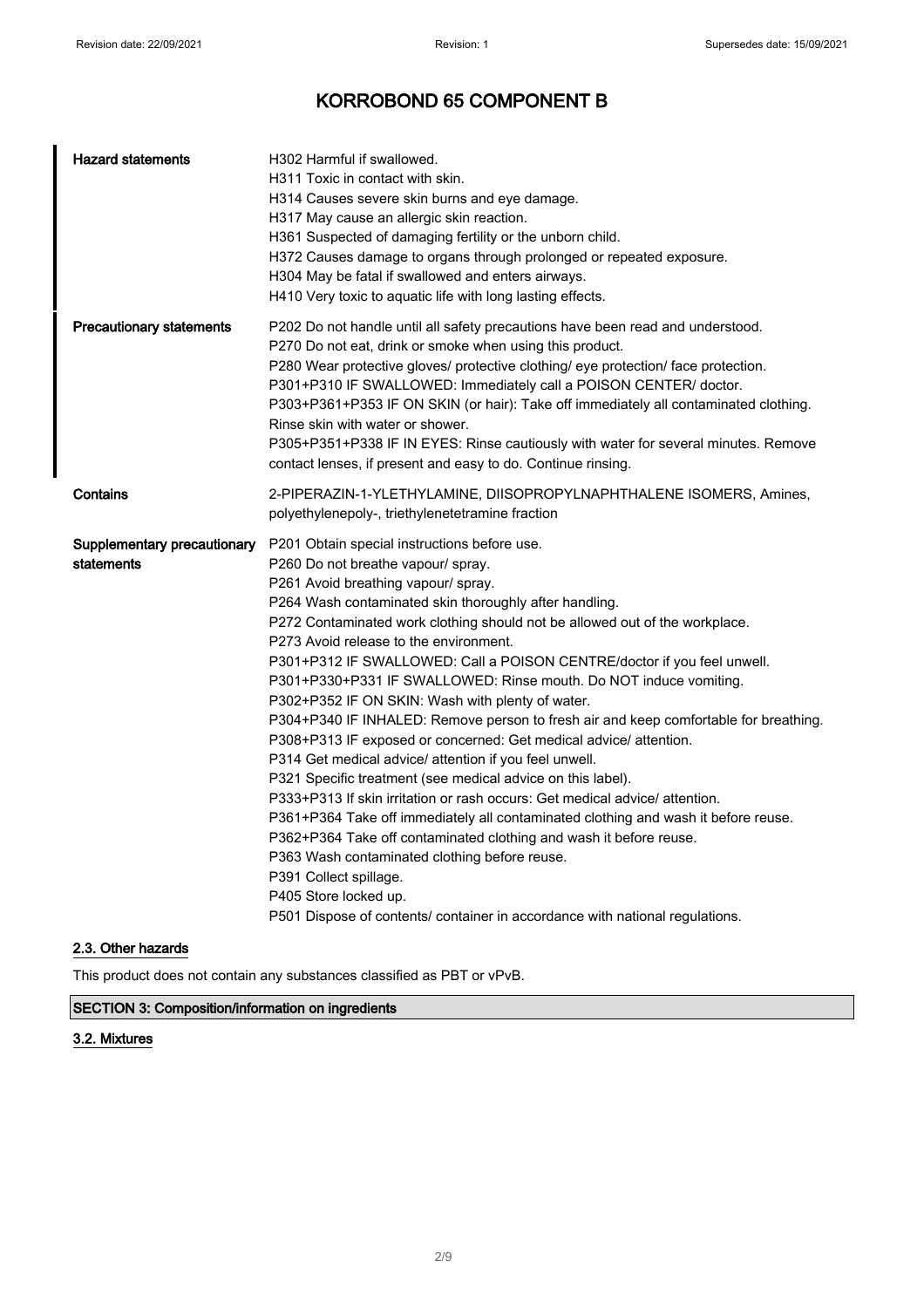| 2-PIPERAZIN-1-YLETHYLAMINE                                                                                                                                                                         |                                                                          | 30-60%                                                                                         |
|----------------------------------------------------------------------------------------------------------------------------------------------------------------------------------------------------|--------------------------------------------------------------------------|------------------------------------------------------------------------------------------------|
| CAS number: 140-31-8                                                                                                                                                                               | EC number: 205-411-0                                                     | REACH registration number: 01-<br>2119471486-30-0003                                           |
| Classification<br>Acute Tox. 4 - H302<br>Acute Tox. 3 - H311<br>Skin Corr. 1B - H314<br>Eye Dam. 1 - H318<br>Skin Sens. 1 - H317<br>Repr. 2 - H361<br>STOT RE 1 - H372<br>Aquatic Chronic 3 - H412 |                                                                          |                                                                                                |
| DIISOPROPYLNAPHTHALENE ISOMERS                                                                                                                                                                     |                                                                          | 10-30%                                                                                         |
| CAS number: 38640-62-9                                                                                                                                                                             | EC number: 254-052-6                                                     |                                                                                                |
| M factor (Chronic) = $1$                                                                                                                                                                           |                                                                          |                                                                                                |
| Classification<br>Asp. Tox. 1 - H304<br>Aquatic Chronic 1 - H410                                                                                                                                   |                                                                          |                                                                                                |
| Amines, polyethylenepoly-, triethylenetetramine fraction                                                                                                                                           |                                                                          | 10-30%                                                                                         |
| CAS number: 90640-67-8                                                                                                                                                                             | EC number: 292-588-2                                                     | REACH registration number: 01-<br>2119487919-13-0000                                           |
| Classification<br>Acute Tox. 4 - H302<br>Acute Tox. 4 - H312<br>Skin Corr. 1B - H314<br>Eye Dam. 1 - H318<br>Skin Sens. 1 - H317<br>Aquatic Chronic 3 - H412                                       |                                                                          |                                                                                                |
| <b>CARBON BLACK</b><br>CAS number: 1333-86-4                                                                                                                                                       |                                                                          | 1%                                                                                             |
| Classification<br>Not Classified                                                                                                                                                                   |                                                                          |                                                                                                |
|                                                                                                                                                                                                    | The full text for all hazard statements is displayed in Section 16.      |                                                                                                |
| <b>SECTION 4: First aid measures</b>                                                                                                                                                               |                                                                          |                                                                                                |
| 4.1. Description of first aid measures                                                                                                                                                             |                                                                          |                                                                                                |
| <b>General information</b>                                                                                                                                                                         | unwell, seek medical advice immediately (show the label where possible). | Avoid inhalation of vapours and contact with skin and eyes. In case of accident or if you feel |
| Inhalation                                                                                                                                                                                         |                                                                          | Move affected person to fresh air at once. Get medical attention if any discomfort continues.  |

Ingestion Do not induce vomiting. Give plenty of water to drink. Get medical attention immediately.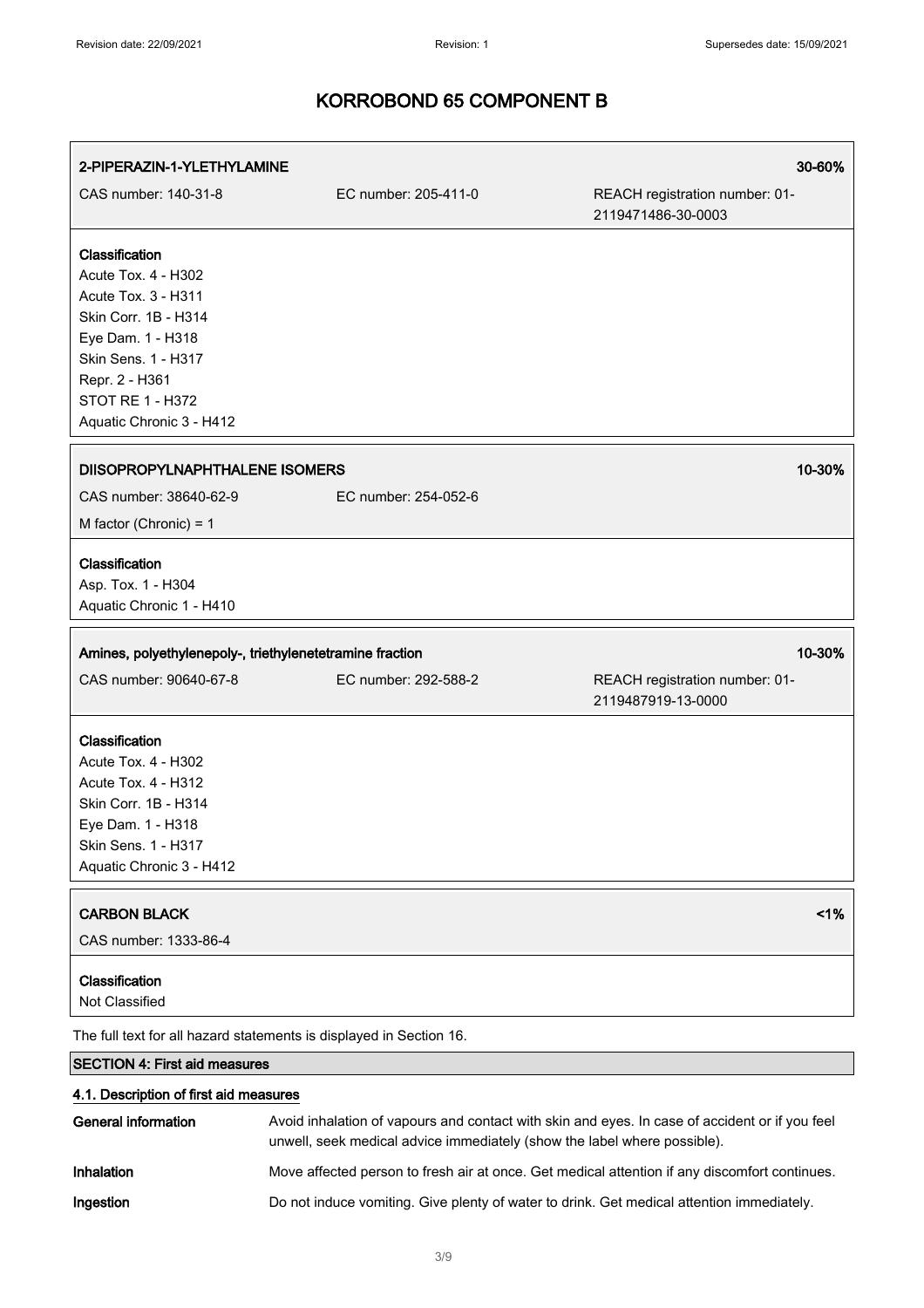| Skin contact                                               | Remove affected person from source of contamination. Wash skin thoroughly with soap and<br>water. Get medical attention if irritation persists after washing.                                                                                                                                                             |
|------------------------------------------------------------|---------------------------------------------------------------------------------------------------------------------------------------------------------------------------------------------------------------------------------------------------------------------------------------------------------------------------|
| Eye contact                                                | Remove any contact lenses and open eyelids wide apart. Continue to rinse for at least 15<br>minutes and get medical attention. Get medical attention if irritation persists after washing.                                                                                                                                |
|                                                            | 4.2. Most important symptoms and effects, both acute and delayed                                                                                                                                                                                                                                                          |
| <b>General information</b>                                 | The severity of the symptoms described will vary dependent on the concentration and the<br>length of exposure.                                                                                                                                                                                                            |
|                                                            | 4.3. Indication of any immediate medical attention and special treatment needed                                                                                                                                                                                                                                           |
| Notes for the doctor                                       | No specific recommendations. If in doubt, get medical attention promptly.                                                                                                                                                                                                                                                 |
| <b>SECTION 5: Firefighting measures</b>                    |                                                                                                                                                                                                                                                                                                                           |
| 5.1. Extinguishing media                                   |                                                                                                                                                                                                                                                                                                                           |
| Suitable extinguishing media                               | Extinguish with the following media: Extinguish with alcohol-resistant foam, carbon dioxide,<br>dry powder or water fog.                                                                                                                                                                                                  |
| 5.2. Special hazards arising from the substance or mixture |                                                                                                                                                                                                                                                                                                                           |
| Specific hazards                                           | Avoid breathing fire gases or vapours.                                                                                                                                                                                                                                                                                    |
| 5.3. Advice for firefighters                               |                                                                                                                                                                                                                                                                                                                           |
| Protective actions during<br>firefighting                  | Keep up-wind to avoid fumes. Do not use water jet as an extinguisher, as this will spread the<br>fire. Control run-off water by containing and keeping it out of sewers and watercourses.                                                                                                                                 |
| Special protective equipment<br>for firefighters           | Wear positive-pressure self-contained breathing apparatus (SCBA) and appropriate protective<br>clothing.                                                                                                                                                                                                                  |
| <b>SECTION 6: Accidental release measures</b>              |                                                                                                                                                                                                                                                                                                                           |
|                                                            | 6.1. Personal precautions, protective equipment and emergency procedures                                                                                                                                                                                                                                                  |
| <b>Personal precautions</b>                                | Warn everybody of potential hazards and evacuate if necessary. Provide adequate ventilation.<br>Wear protective clothing as described in Section 8 of this safety data sheet. No smoking,<br>sparks, flames or other sources of ignition near spillage. Avoid contact with skin and eyes. Do<br>not breathe vapour/spray. |
| 6.2. Environmental precautions                             |                                                                                                                                                                                                                                                                                                                           |
| <b>Environmental precautions</b>                           | Avoid the spillage or runoff entering drains, sewers or watercourses. Spillages or uncontrolled<br>discharges into watercourses must be reported immediately to the Environmental Agency or<br>other appropriate regulatory body.                                                                                         |
| 6.3. Methods and material for containment and cleaning up  |                                                                                                                                                                                                                                                                                                                           |
| Methods for cleaning up                                    | Absorb spillage with non-combustible, absorbent material. Collect and place in suitable waste<br>disposal containers and seal securely. Containers with collected spillage must be properly<br>labelled with correct contents and hazard symbol.                                                                          |
| 6.4. Reference to other sections                           |                                                                                                                                                                                                                                                                                                                           |
| Reference to other sections                                | Wear protective clothing as described in Section 8 of this safety data sheet.                                                                                                                                                                                                                                             |
| <b>SECTION 7: Handling and storage</b>                     |                                                                                                                                                                                                                                                                                                                           |
| 7.1. Precautions for safe handling                         |                                                                                                                                                                                                                                                                                                                           |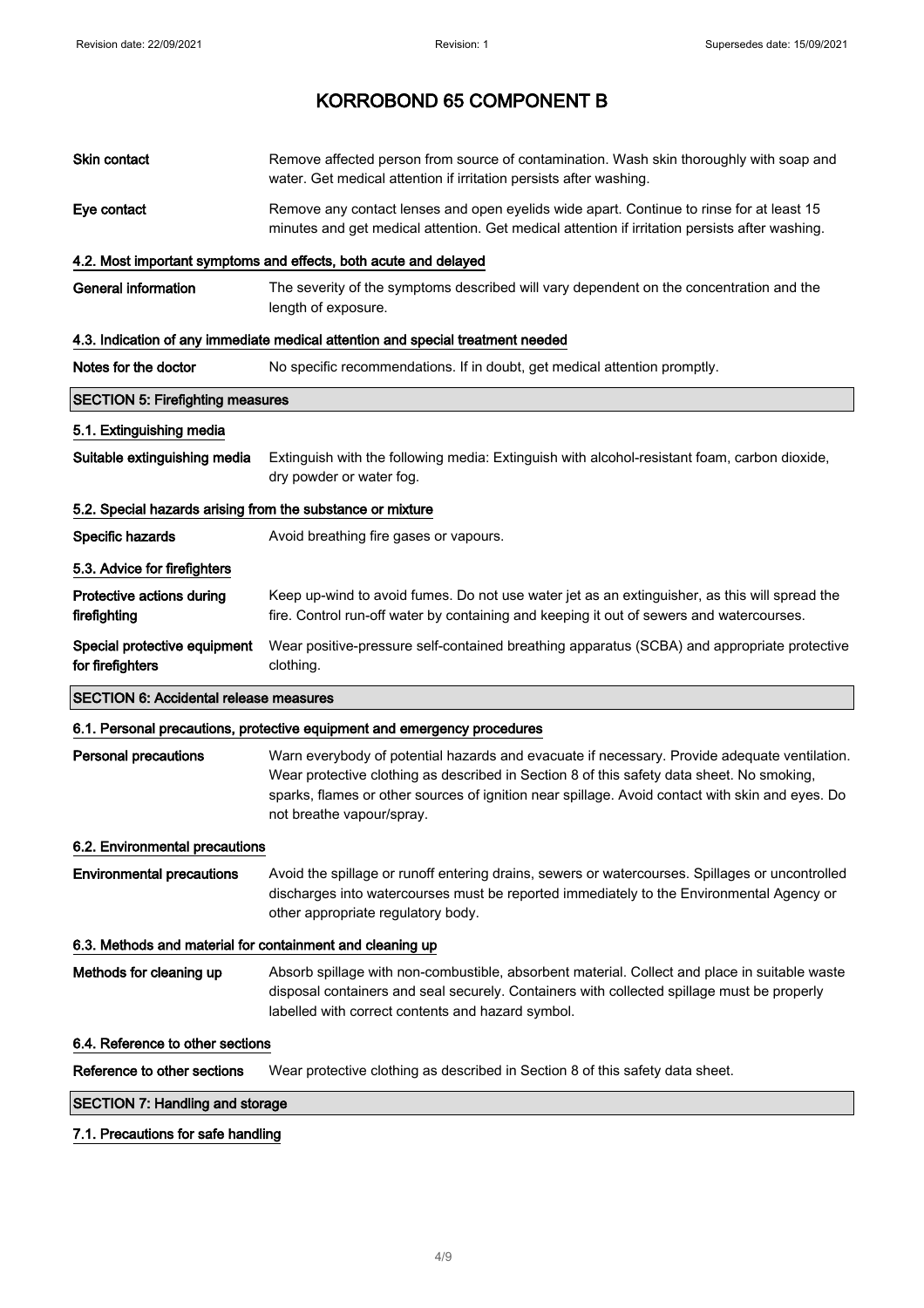| <b>Usage precautions</b>                                                                                                                       | Use only in well-ventilated areas. Provide adequate ventilation. Avoid spilling. Avoid contact<br>with skin and eyes. Avoid inhalation of vapours. Keep away from heat, sparks and open<br>flame. Avoid eating, drinking and smoking when using the product. Do not use in confined<br>spaces without adequate ventilation and/or respirator. Good personal hygiene procedures<br>should be implemented. |
|------------------------------------------------------------------------------------------------------------------------------------------------|----------------------------------------------------------------------------------------------------------------------------------------------------------------------------------------------------------------------------------------------------------------------------------------------------------------------------------------------------------------------------------------------------------|
|                                                                                                                                                | 7.2. Conditions for safe storage, including any incompatibilities                                                                                                                                                                                                                                                                                                                                        |
| <b>Storage precautions</b>                                                                                                                     | Store in tightly-closed, original container in a dry, cool and well-ventilated place. Store away<br>from incompatible materials (see Section 10).                                                                                                                                                                                                                                                        |
| 7.3. Specific end use(s)                                                                                                                       |                                                                                                                                                                                                                                                                                                                                                                                                          |
| Specific end use(s)                                                                                                                            | The identified uses for this product are detailed in Section 1.2.                                                                                                                                                                                                                                                                                                                                        |
| <b>SECTION 8: Exposure controls/Personal protection</b>                                                                                        |                                                                                                                                                                                                                                                                                                                                                                                                          |
| 8.1. Control parameters<br>Occupational exposure limits<br><b>CARBON BLACK</b><br>Long-term exposure limit (8-hour TWA): 3.5 mg/m <sup>3</sup> |                                                                                                                                                                                                                                                                                                                                                                                                          |
| Ingredient comments                                                                                                                            | No exposure limits known for ingredient(s).                                                                                                                                                                                                                                                                                                                                                              |
|                                                                                                                                                | 2-PIPERAZIN-1-YLETHYLAMINE (CAS: 140-31-8)                                                                                                                                                                                                                                                                                                                                                               |
| <b>DNEL</b>                                                                                                                                    | Workers - Inhalation; Long term systemic effects: 3.6 mg/m <sup>3</sup><br>Workers - Inhalation; Short term systemic effects: 21.4 mg/m <sup>3</sup><br>Workers - Dermal; Long term systemic effects: 3.3 mg/kg/day<br>Workers - Dermal; Long term systemic effects: 20 mg/kg/day<br>Workers - Dermal; Long term local effects: 0.006 mg/cm <sup>2</sup>                                                 |
| 8.2. Exposure controls                                                                                                                         |                                                                                                                                                                                                                                                                                                                                                                                                          |
| Protective equipment                                                                                                                           |                                                                                                                                                                                                                                                                                                                                                                                                          |
|                                                                                                                                                |                                                                                                                                                                                                                                                                                                                                                                                                          |
| Appropriate engineering<br>controls                                                                                                            | Provide adequate general and local exhaust ventilation.                                                                                                                                                                                                                                                                                                                                                  |
| Eye/face protection                                                                                                                            | Eyewear complying with an approved standard should be worn if a risk assessment indicates<br>eye contact is possible. The following protection should be worn: Chemical splash goggles.<br>Personal protective equipment for eye and face protection should comply with European<br>Standard EN166.                                                                                                      |
| Hand protection                                                                                                                                | Wear protective gloves made of the following material: Rubber or plastic. The selected gloves<br>should have a breakthrough time of at least 8 hours. To protect hands from chemicals, gloves<br>should comply with European Standard EN374.                                                                                                                                                             |
| Other skin and body<br>protection                                                                                                              | Wear apron or protective clothing in case of contact.                                                                                                                                                                                                                                                                                                                                                    |
| Hygiene measures                                                                                                                               | Provide eyewash station and safety shower. Keep away from food, drink and animal feeding<br>stuffs. Good personal hygiene procedures should be implemented. Wash hands and any<br>other contaminated areas of the body with soap and water before leaving the work site. Do                                                                                                                              |

workplace.

not eat, drink or smoke when using the product. Change work clothing daily before leaving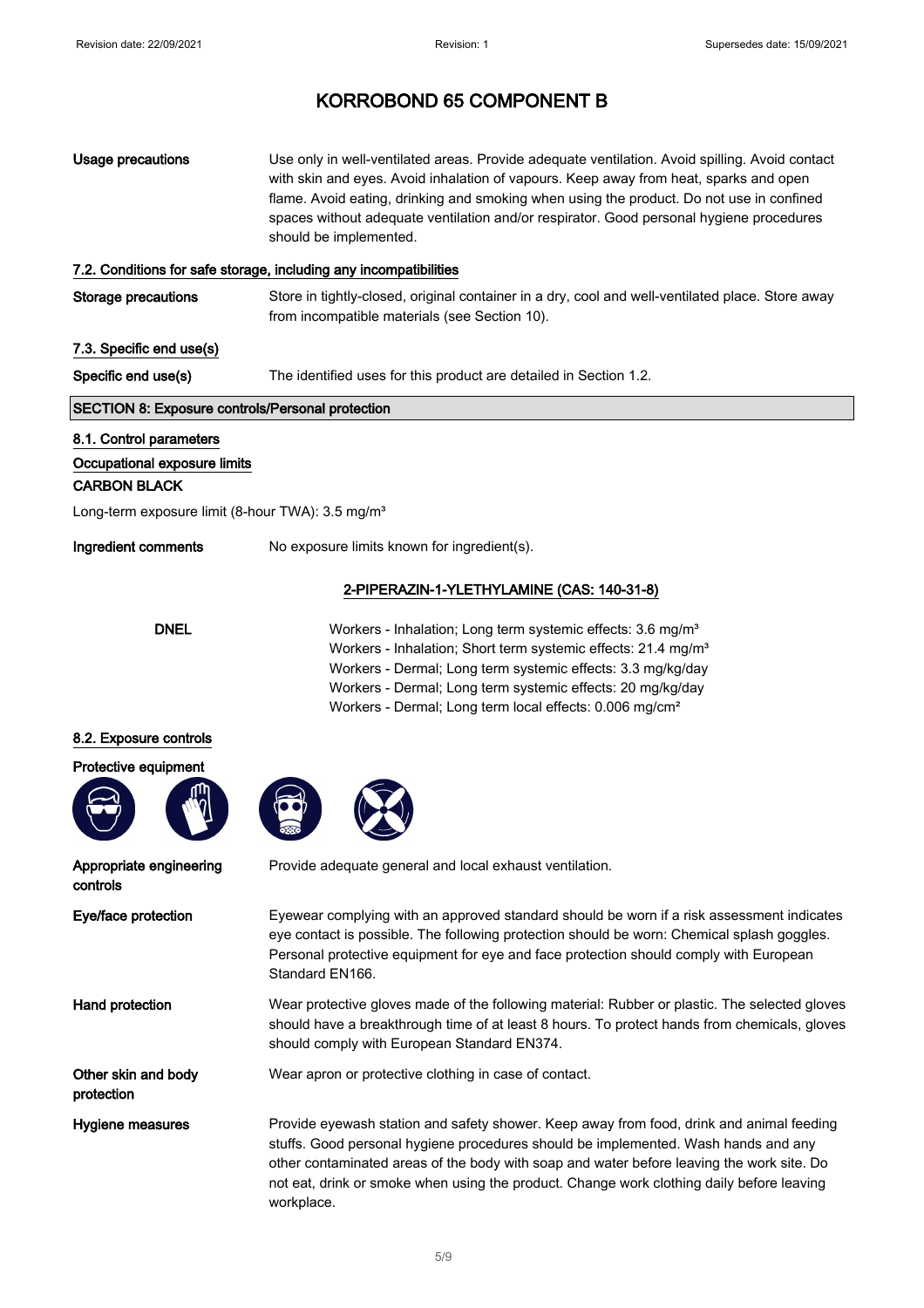Respiratory protection If ventilation is inadequate, suitable respiratory protection must be worn. Respirator selection must be based on exposure levels, the hazards of the product and the safe working limits of the selected respirator. Wear a respirator fitted with the following cartridge: Combination filter, type A2/P3. Check that the respirator fits tightly and the filter is changed regularly. Half mask and quarter mask respirators with replaceable filter cartridges should comply with European Standard EN140.

#### SECTION 9: Physical and chemical properties

| 9.1. Information on basic physical and chemical properties |                                                                                                                                                                                         |
|------------------------------------------------------------|-----------------------------------------------------------------------------------------------------------------------------------------------------------------------------------------|
| Appearance                                                 | Liquid.                                                                                                                                                                                 |
| Colour                                                     | Black.                                                                                                                                                                                  |
| Odour                                                      | Ammonia.                                                                                                                                                                                |
| pH                                                         | pH (concentrated solution): 12 @ 20 °C                                                                                                                                                  |
| <b>Melting point</b>                                       | $-18^{\circ}$ C                                                                                                                                                                         |
| Initial boiling point and range                            | $>200^{\circ}$ C @                                                                                                                                                                      |
| Flash point                                                | $>100^{\circ}$ C                                                                                                                                                                        |
| Vapour pressure                                            | 0.07 mmHg @ °C                                                                                                                                                                          |
| <b>Relative density</b>                                    | 0.97 @ 20 °C°C                                                                                                                                                                          |
| Solubility(ies)                                            | Insoluble in water.                                                                                                                                                                     |
| Auto-ignition temperature                                  | $>150^{\circ}$ C                                                                                                                                                                        |
| 9.2. Other information                                     |                                                                                                                                                                                         |
| Other information                                          | Not available.                                                                                                                                                                          |
| <b>SECTION 10: Stability and reactivity</b>                |                                                                                                                                                                                         |
| 10.1. Reactivity                                           |                                                                                                                                                                                         |
| Reactivity                                                 | Strong oxidising agents.                                                                                                                                                                |
| 10.2. Chemical stability                                   |                                                                                                                                                                                         |
| <b>Stability</b>                                           | Stable at normal ambient temperatures and when used as recommended.                                                                                                                     |
| 10.3. Possibility of hazardous reactions                   |                                                                                                                                                                                         |
| Possibility of hazardous<br>reactions                      | Not available.                                                                                                                                                                          |
| 10.4. Conditions to avoid                                  |                                                                                                                                                                                         |
| Conditions to avoid                                        | Avoid heat, flames and other sources of ignition. Avoid excessive heat for prolonged periods<br>of time.                                                                                |
| 10.5. Incompatible materials                               |                                                                                                                                                                                         |
| Materials to avoid                                         | Avoid contact with oxidising agents. Nitrous acid and other nitrosating agents.                                                                                                         |
| 10.6. Hazardous decomposition products                     |                                                                                                                                                                                         |
| Hazardous decomposition<br>products                        | Fire or high temperatures create: Nitrous gases (NOx). Oxides of the following substances:<br>Carbon monoxide (CO). Carbon dioxide (CO2). Vapours/gases/fumes of: Ammonia or<br>amines. |
| <b>SECTION 11: Toxicological information</b>               |                                                                                                                                                                                         |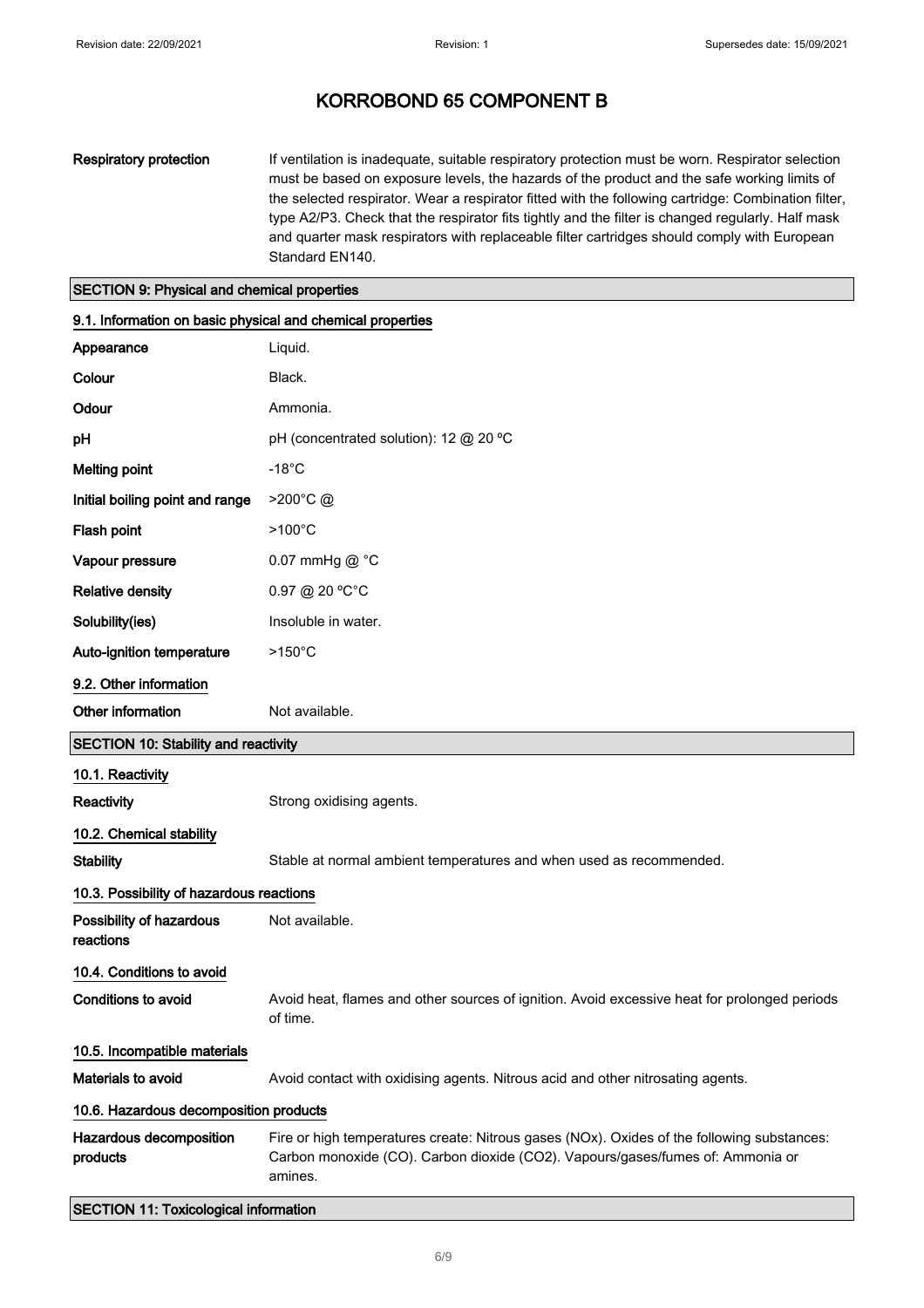| 11.1. Information on toxicological effects |                                                                                                                                                                                          |  |
|--------------------------------------------|------------------------------------------------------------------------------------------------------------------------------------------------------------------------------------------|--|
| Acute toxicity - oral                      |                                                                                                                                                                                          |  |
| ATE oral (mg/kg)                           | 685.22                                                                                                                                                                                   |  |
| Acute toxicity - dermal                    |                                                                                                                                                                                          |  |
| ATE dermal (mg/kg)                         | 473.78                                                                                                                                                                                   |  |
| Reproductive toxicity                      |                                                                                                                                                                                          |  |
| Reproductive toxicity - fertility          | Contains a substance/a group of substances which may damage fertility. May damage fertility.                                                                                             |  |
| Ingestion                                  | Harmful if swallowed. Corrosive. Small amounts may cause serious damage.                                                                                                                 |  |
| <b>Skin contact</b>                        | Causes burns. Corrosive. Prolonged contact causes serious tissue damage. Harmful in<br>contact with skin. May cause sensitisation by skin contact.                                       |  |
| Eye contact                                | Causes burns. A single exposure may cause the following adverse effects: Corneal damage.<br>Risk of serious damage to eyes.                                                              |  |
| Acute and chronic health<br>hazards        | This product is corrosive. This product is corrosive. This product may cause skin and eye<br>irritation. Prolonged contact may cause burns.                                              |  |
| Route of exposure                          | Inhalation Skin absorption Ingestion.                                                                                                                                                    |  |
| <b>Target organs</b>                       | Liver Kidneys Respiratory system, lungs Central nervous system                                                                                                                           |  |
| <b>SECTION 12: Ecological information</b>  |                                                                                                                                                                                          |  |
| Ecotoxicity                                | Avoid release to the environment. The product contains a substance which is harmful to<br>aquatic organisms and which may cause long-term adverse effects in the aquatic<br>environment. |  |
| 12.1. Toxicity                             |                                                                                                                                                                                          |  |
| <b>Toxicity</b>                            | Not considered toxic to fish.                                                                                                                                                            |  |
| 12.2. Persistence and degradability        |                                                                                                                                                                                          |  |
|                                            | Persistence and degradability There are no data on the degradability of this product.                                                                                                    |  |
| 12.3. Bioaccumulative potential            |                                                                                                                                                                                          |  |
| Bioaccumulative potential                  | No data available on bioaccumulation.                                                                                                                                                    |  |
| 12.4. Mobility in soil                     |                                                                                                                                                                                          |  |
| <b>Mobility</b>                            | Avoid or minimise the creation of any environmental contamination. Do not discharge into<br>drains or watercourses or onto the ground.                                                   |  |
| 12.5. Results of PBT and vPvB assessment   |                                                                                                                                                                                          |  |
| Results of PBT and vPvB<br>assessment      | This product does not contain any substances classified as PBT or vPvB.                                                                                                                  |  |
| 12.6. Other adverse effects                |                                                                                                                                                                                          |  |
| Other adverse effects                      | Not available.                                                                                                                                                                           |  |
| <b>SECTION 13: Disposal considerations</b> |                                                                                                                                                                                          |  |
| 13.1. Waste treatment methods              |                                                                                                                                                                                          |  |
| <b>General information</b>                 | When handling waste, the safety precautions applying to handling of the product should be                                                                                                |  |

considered.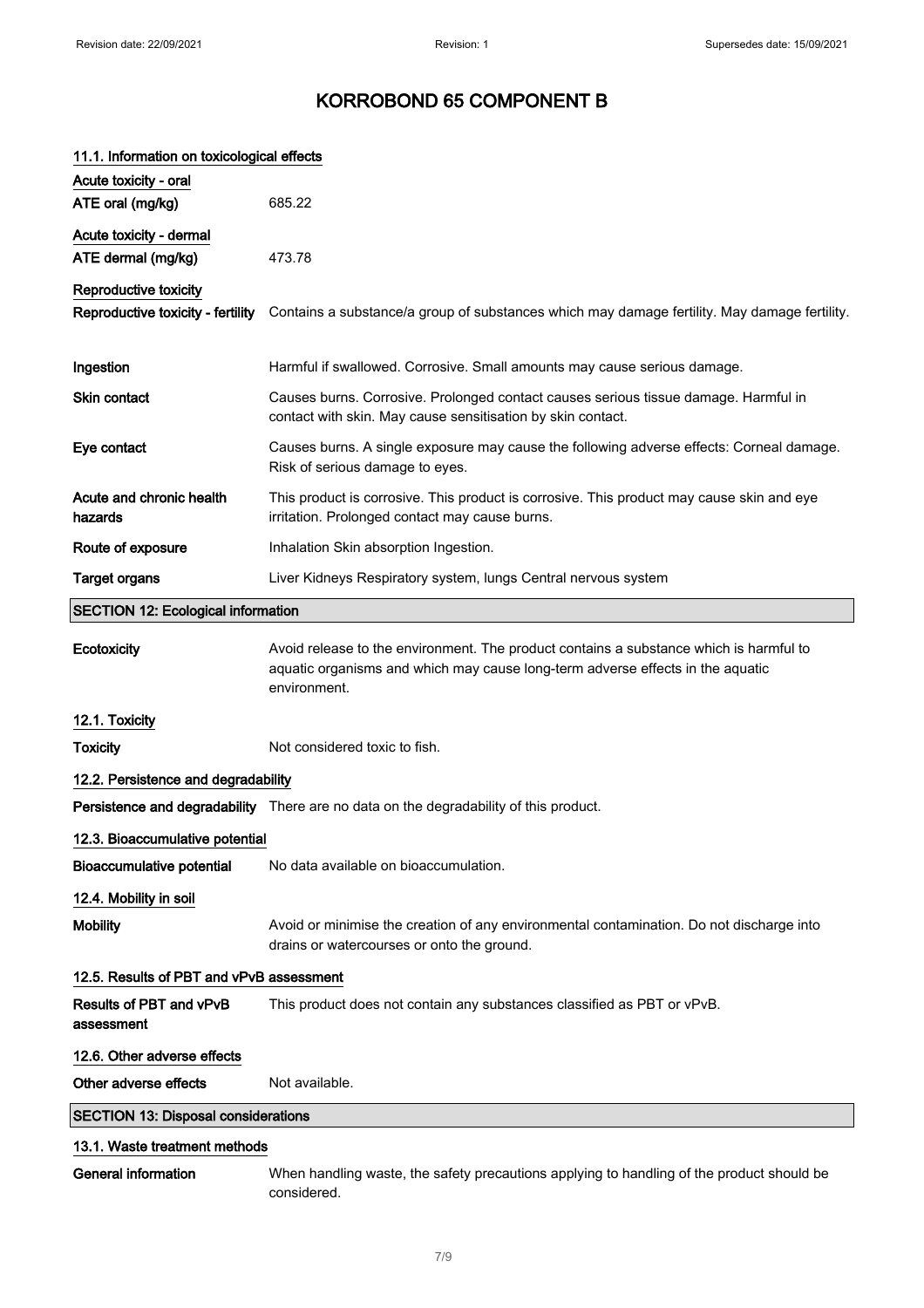I

# KORROBOND 65 COMPONENT B

| <b>Disposal methods</b>                        | Dispose of waste to licensed waste disposal site in accordance with the requirements of the<br>local Waste Disposal Authority.                               |  |
|------------------------------------------------|--------------------------------------------------------------------------------------------------------------------------------------------------------------|--|
| <b>Waste class</b>                             | 08 04 09*                                                                                                                                                    |  |
| <b>SECTION 14: Transport information</b>       |                                                                                                                                                              |  |
| General                                        | No other information known.                                                                                                                                  |  |
| 14.1. UN number                                |                                                                                                                                                              |  |
| UN No. (ADR/RID)                               | 2735                                                                                                                                                         |  |
| UN No. (IMDG)                                  | 2735                                                                                                                                                         |  |
| UN No. (ICAO)                                  | 2735                                                                                                                                                         |  |
| 14.2. UN proper shipping name                  |                                                                                                                                                              |  |
| Proper shipping name<br>(ADR/RID)              | AMINES, LIQUID, CORROSIVE, N.O.S. or POLYAMINES, LIQUID, CORROSIVE, N.O.S (2-<br>PIPERAZIN-1-YLETHYLAMINE, TRIETHYLENETETRAMINE)                             |  |
|                                                | Proper shipping name (IMDG) AMINES, LIQUID, CORROSIVE, N.O.S. or POLYAMINES, LIQUID, CORROSIVE, N.O.S (2-<br>PIPERAZIN-1-YLETHYLAMINE, TRIETHYLENETETRAMINE) |  |
|                                                | Proper shipping name (ICAO) AMINES, LIQUID, CORROSIVE, N.O.S. or POLYAMINES, LIQUID, CORROSIVE, N.O.S (2-<br>PIPERAZIN-1-YLETHYLAMINE, TRIETHYLENETETRAMINE) |  |
| Proper shipping name (ADN)                     | AMINES, LIQUID, CORROSIVE, N.O.S. or POLYAMINES, LIQUID, CORROSIVE, N.O.S (2-<br>PIPERAZIN-1-YLETHYLAMINE, TRIETHYLENETETRAMINE)                             |  |
| 14.3. Transport hazard class(es)               |                                                                                                                                                              |  |
| <b>ADR/RID class</b>                           | 8                                                                                                                                                            |  |
| <b>ADR/RID label</b>                           | 8                                                                                                                                                            |  |
| <b>IMDG class</b>                              | 8                                                                                                                                                            |  |
| ICAO class/division                            | 8                                                                                                                                                            |  |
| <b>Transport labels</b><br>14.4. Packing group |                                                                                                                                                              |  |

| ADR/RID packing group     | н |
|---------------------------|---|
| <b>IMDG packing group</b> | Ш |
| ICAO packing group        | Ш |

#### 14.5. Environmental hazards

Environmentally hazardous substance/marine pollutant

Ų

14.6. Special precautions for user

IMDG Code segregation group 18. Alkalis